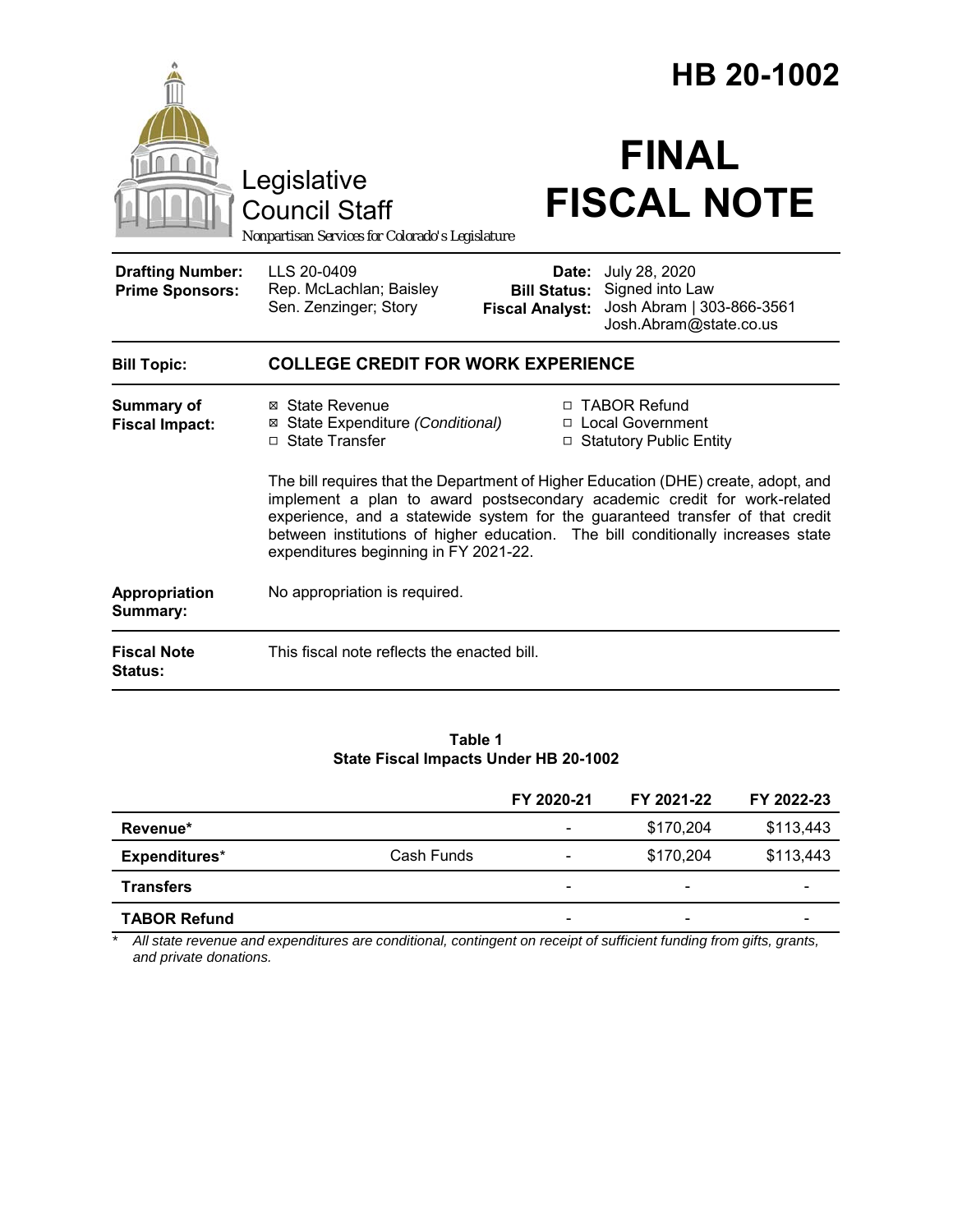July 28, 2020

### **Summary of Legislation**

No later than September 1, 2021, the bill requires that the Department of Higher Education, in consultation with institutions of higher education, conduct a study concerning awarding credit for prior learning experiences at state institutions of higher education. The study must examine the processes by which an institution may assess, and a student may receive tuition-free undergraduate credit for prior learning.

Under current law, the Colorado Commission on Higher Education convenes a council of representatives from institutions of higher education to recommend policies and procedures for credit transfers between institutions, articulation agreements, common course numbering, and related topics concerning the state's guaranteed transfer framework. No later than January 1, 2022, this bill requires that the Guaranteed Transfer Council (council), in consultation with the Colorado Workforce Development Council, create and implement a statewide plan to assess and align work-related experience and professional certifications or licenses with the knowledge and competencies required for awarding academic credit with guaranteed transfer designation.

The bill permits the DHE to accept and spend private donations in order for the council to create, adopt, and implement the statewide plan. The plan shall not be created, adopted, or implemented unless sufficient money is available from gifts, grants, or donations to cover the department's costs.

Institutions of higher education must evaluate, accept, and transfer academic credit awarded for work-related experience no later than the 2022-23 academic year. During the 2022 regular legislative session, the DHE must report the council's plan to the General Assembly. Beginning March 1, 2024, and annually thereafter, the council must report to the education committees details concerning the implementation of the statewide plan.

### **State Revenue**

The bill authorizes the DHE to accept and spend funds raised from gifts, grants, and private donations in order to fund the creation and implementation of the statewide plan created by the council. No amount or source of private funding has been identified. For FY 2021-22 and FY 2022-23 combined, the DHE must receive at least a \$283,647 from private sources to implement the bill State revenue from private sources are exempt from the state revenue limitations in TABOR.

### **State Expenditures**

For FY 2020-21, the bill increases workload in the DHE to study the issue. Beginning with FY 2021-22, the bill conditionally increases state expenditures in the department to assist the council to create, adopt and implement a statewide plan. This fiscal note assumes that the department must secure at least \$283,647 for FY 2021-22 and FY 2022-23 from private gifts, grants, or donations in order to implement the bill, and that state expenditures will align with the amounts and fiscal years displayed in Table 2, and described below.